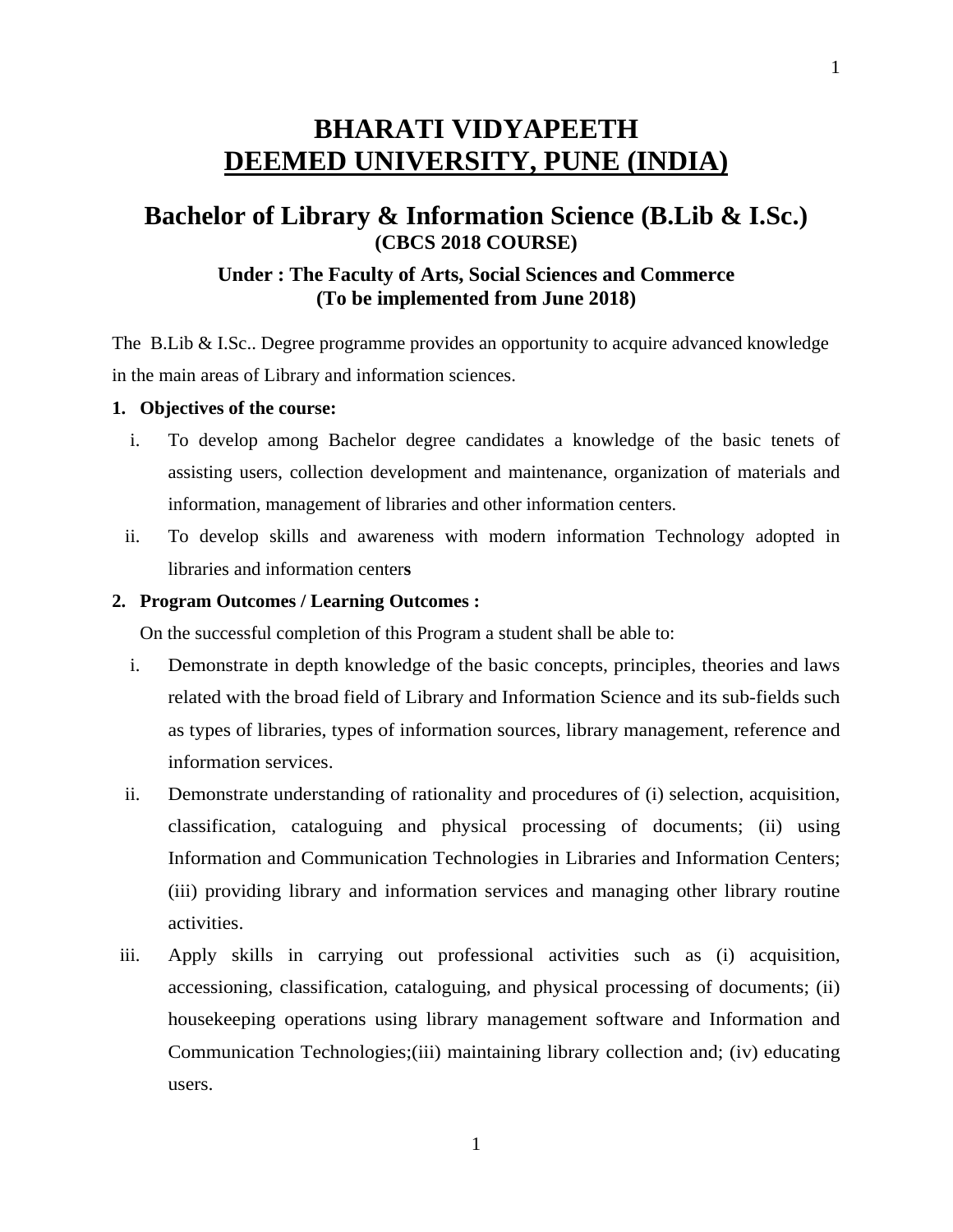- iv. Demonstrate skills in providing various library services such as document circulation, reference and information services, Internet and database searching.
- v. Demonstrate knowledge, understanding and skills that offer job opportunities as librarians in public libraries and school libraries; as assistant librarians in different types of college libraries, as library assistants / technical assistants in university libraries and other libraries of higher education institutes, as librarians and/or assistant librarians in corporate and industrial libraries, libraries of research institutes, etc.
- vi. Demonstrate professional attitude through commitment for providing every user his/her document/information; ensuring every document/information its user; saving time of the user and enhancing use of reading material and user satisfaction through effective and efficient library services.
- vii. Demonstrate core values by honouring diversity and insuring inclusion by treating all students and colleagues with respect and dignity, showing respect for and sensitivity to gender, culture and religious differences; and challenging prejudice, biases and intolerance at the workplace etc. and displaying ethical integrity which involves honest behaviour.

#### **3. Eligibility for admission to B.Lib. & I.Sc. Course:**

Any graduate of this University or any other recognized University shall be admitted to B.Lib  $\&$ I.Sc. Course.

#### **4. Intake Capacity:**

The intake capacity of the course will be 60 seats every year.

#### **5. Course Structure of B.Lib & I.Sc. Course:**

The B.Lib & I.Sc. programme will be of one years duration consisting of two semesters and of minimum 40 Credits: Semester I (20 Credits) and Semester II (20 Credits). In first Semester, there will be four theory papers of 04 credits each and two theory paper of 2 credit. In Second Semester, there will be three theory papers of 04 credits, threee practical paers of 2 credits and one cliping project / viva voce of 2 credits. All 13 papers will have 100 marks each out of which 40 marks will be for Internal Assessment and 60 marks for University Examination. Thus B.Lib & I.Sc. degree examination, two Semesters shall be of minimum 1250 marks and of minimum 40 credits alltogather. The following shall be the course structure: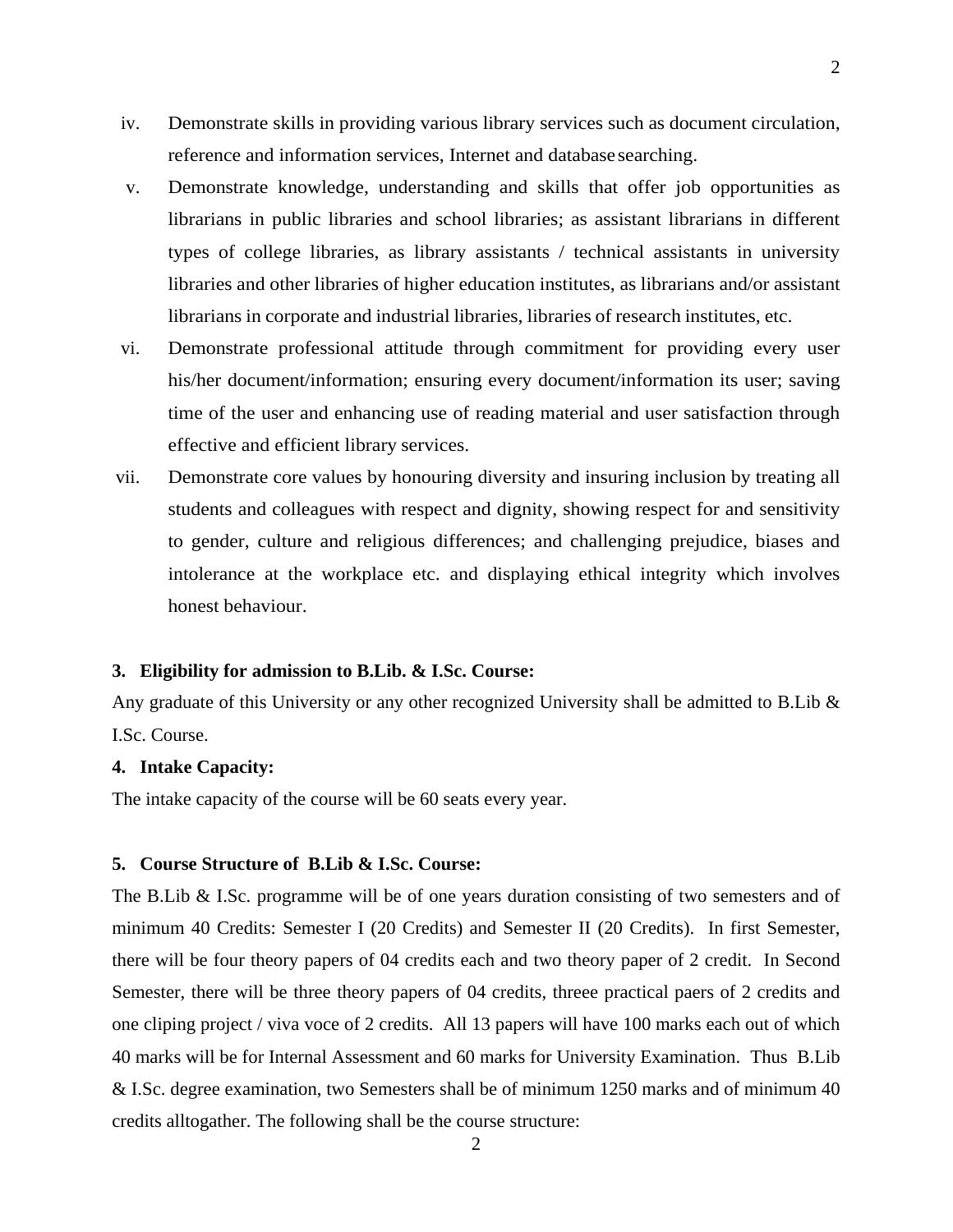| Semester   | Subject                    | Code<br>Title of the paper  |                              | Hrs/<br>Credits |    | Exam       |          | <b>Maximum Marks</b> |       |  |
|------------|----------------------------|-----------------------------|------------------------------|-----------------|----|------------|----------|----------------------|-------|--|
|            | Type                       |                             |                              | Week            |    | <b>Hrs</b> | Internal | University           | Total |  |
|            |                            |                             |                              |                 |    |            | Assessm  | Exam-                |       |  |
|            |                            |                             |                              |                 |    |            | ent      | ination              |       |  |
|            |                            | <b>BL</b> 11                | Foundation of Library &      | 04              | 04 | 03         | 40       | 60                   | 100   |  |
|            |                            |                             | <b>Information Science</b>   |                 |    |            |          |                      |       |  |
|            |                            | <b>BL</b> 12                | Document Description:        | 04              | 04 | 03         | 40       | 60                   | 100   |  |
|            | Core:<br>$Com-$<br>pulsory |                             | Cataloguing Theory:          |                 |    |            |          |                      |       |  |
|            |                            | <b>BL</b> 13                | Information Sources &        | 04              | 04 | 03         | 40       | 60                   | 100   |  |
|            |                            |                             | Reference Services           |                 |    |            |          |                      |       |  |
|            |                            | <b>BL</b> 14                | Management of Libraries $\&$ | 04              | 04 | 03         | 40       | 60                   | 100   |  |
|            |                            |                             | <b>Information Centers</b>   |                 |    |            |          |                      |       |  |
| Semester I | Core:<br>Elec-             | Any one from the following: |                              |                 |    |            |          |                      |       |  |
|            |                            |                             |                              |                 |    |            |          |                      |       |  |
|            |                            | <b>BL</b> 15                | <b>Library System</b>        | 02              | 02 | 03         | 40       | 60                   | 100   |  |
|            | tive                       | <b>BL</b> 16                | <b>Public Libraries</b>      | 02              | 02 | 03         | 40       | 60                   | 100   |  |
|            |                            |                             |                              |                 |    |            |          |                      |       |  |
|            | Skill                      | <b>BL</b> 17                | Soft Skills                  | 02              | 02 | 02         | 20       | 30                   | 50    |  |
|            | Enhance                    |                             |                              |                 |    |            |          |                      |       |  |
|            | ment                       |                             |                              |                 |    |            |          |                      |       |  |
|            | Course                     |                             |                              |                 |    |            |          |                      |       |  |

**B.Lib & I.Sc. Semester – I** 

### **B.Lib & I.Sc. Semester – II**

| Semester    | Subject                  | Code      | Title of the paper                                                |      | Credits | Exam       | <b>Maximum Marks</b> |            |       |
|-------------|--------------------------|-----------|-------------------------------------------------------------------|------|---------|------------|----------------------|------------|-------|
|             | Type                     |           |                                                                   | Week |         | <b>Hrs</b> | Internal             | University | Total |
|             |                          |           |                                                                   |      |         |            | Assessm              | Exam-      |       |
|             |                          |           |                                                                   |      |         |            | ent                  | ination    |       |
|             |                          | BL        | Information Services &                                            | 04   | 04      | 03         | 40                   | 60         | 100   |
|             |                          | 21        | System                                                            |      |         |            |                      |            |       |
|             |                          | <b>BL</b> | Knowledge Organization                                            | 04   | 04      | 03         | 40                   | 60         | 100   |
|             |                          | 22        | <b>Information Processing:</b><br><b>Classification Theory</b>    |      |         |            |                      |            |       |
|             | Core:<br>Com-<br>pulsory | <b>BL</b> | <b>Information Technology:</b>                                    | 04   | 04      | 03         | 40                   | 60         | 100   |
|             |                          | 23        | <b>Basic Theory</b>                                               |      |         |            |                      |            |       |
|             |                          | <b>BL</b> | <b>Information Technology:</b>                                    | 02   | 02      | 03         | 40                   | 60         | 100   |
| Semester II |                          | 24        | Practical                                                         |      |         |            |                      |            |       |
|             |                          | <b>BL</b> | Knowledge Organization                                            | 02   | 02      | 03         | 40                   | 60         | 100   |
|             |                          | 25        | <b>Information Processing:</b><br><b>Classification Practical</b> |      |         |            |                      |            |       |
|             |                          | <b>BL</b> | <b>Information Retrieval:</b>                                     | 02   | 02      | 03         | 40                   | 60         | 100   |
|             |                          | 26        | Library Cataloguing<br>Practical                                  |      |         |            |                      |            |       |
|             |                          | <b>BL</b> | Information Sources &                                             | 02   | 02      |            | 40                   | 60         | 100   |
|             |                          | 27        | references Services : News<br>Paper Cliping Project*              |      |         |            |                      |            |       |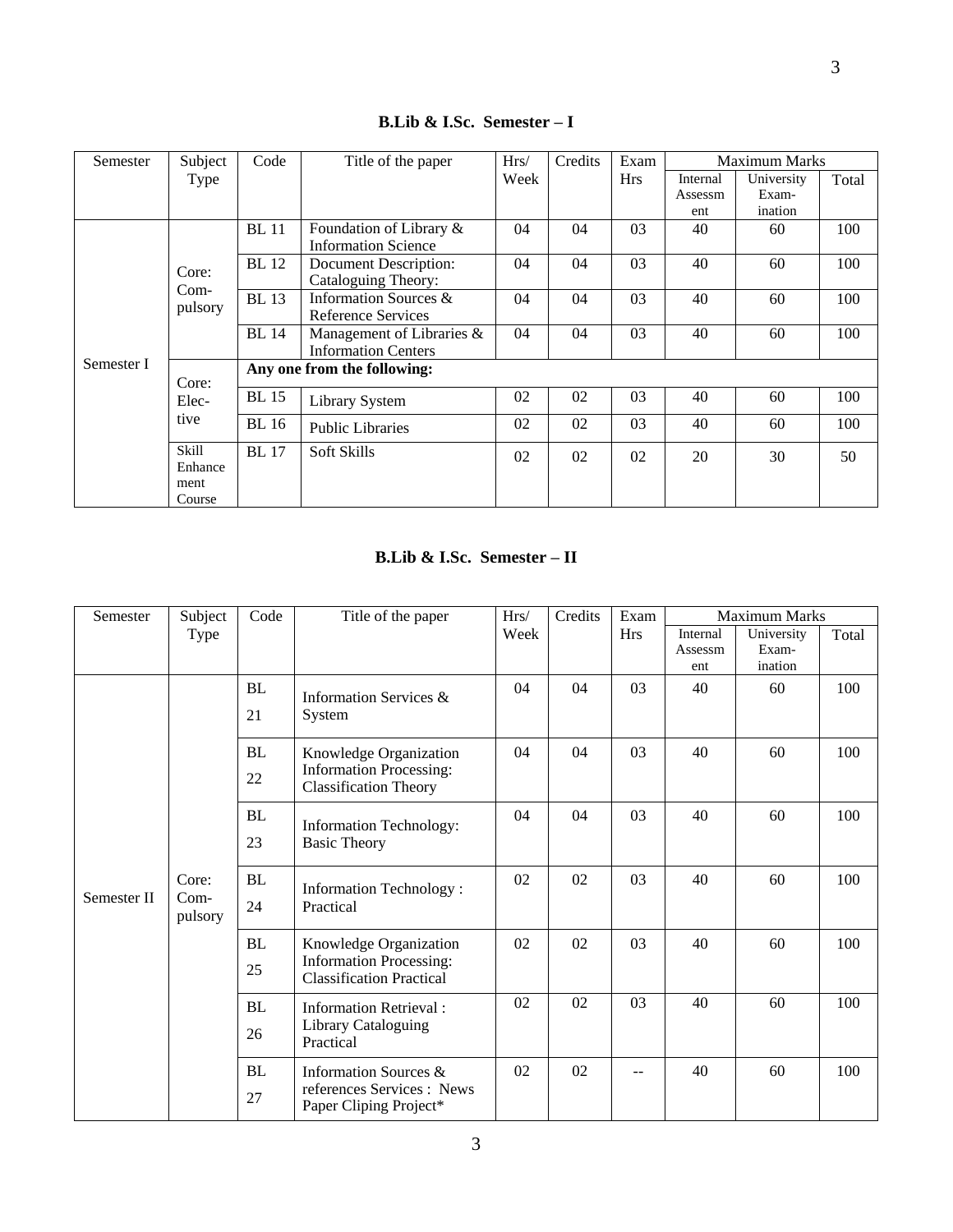\*for paper BL 27 Information Sources & Reference Services : News Paper Cliping Project internal evaluation is to be done by evaluation of the plan of the project submitted by the student. A student has to submit project plan with in a month from the begining of Semester II

#### **6. Scheme of Examination:**

The Assessment of Regular students of Bachelor of Library & Information Science (B.Lib  $\&$ I.Sc.) course in the academic session 2018-19 and after, shall be based on

- (a) University Examinations,
- (b) Internal Assessment,
- (c) Choice Based Credit System, and
- (d) Semester Grade Point Average and Cumulative Grade Point Average system

For each paper of 100 marks, there will be Internal Assessment of 40 marks and the University Examination of 60 marks/3 hours duration at the end of each semester. The 04 credit will be given to a student who secures atleast 40% of marks alloted to each paper. A candidate who does not pass the examination in any subject or subjects in one semester will be permitted to reappear in such failed subject or subjects along with the papers of following semesters.

The Internal Assessment (IA) for each paper will be of 40 marks which will be carried out by the department during the term. The Internal Assessment may be in the forms as follows: Attendance, Written tests, seminars, term papers, presentations, assignments, orals or any such others. There will be at least two types of assessments from the types given above.

At the end of each semester, a cumulative grade point average (CGPA) and also Semester grade point average(SGPA) will be calculated as a weighted average of the GPI of all courses in which the student has passed till that semester.

A candidate shall be permitted to proceed from the First Semester up to Final Semester irrespective of his/her failure in any of the Semester examinations subject to the condition that the candidates should register for all the arrear subjects of earlier semesters along with current (subsequent) semester subjects.

#### **Information Sources & References Services : News Paper Cliping Project Work:**

There will be a Information Sources & Reference Services : News Paper Cliping Project to be prepared by a student during the second semester.

| <b>Division of Marks</b>                                            |          |  |
|---------------------------------------------------------------------|----------|--|
| Synopsis with working cliping project work (Internal Assessment)    | 40 Marks |  |
| A full Project Report (Minimum 50-80 pages) (University Assessment) |          |  |
| <b>Marks</b>                                                        |          |  |
| Viva Voce (University Assessment)                                   | 20 Marks |  |

As the Research Project is based on the self study done by the candidate and evaluated for 100 marks altogether, 02 credits will be awarded to a successful candidate in this subject. The project may be evaluated by two examiners one internal and one external, selected from the panel of examiners of the University.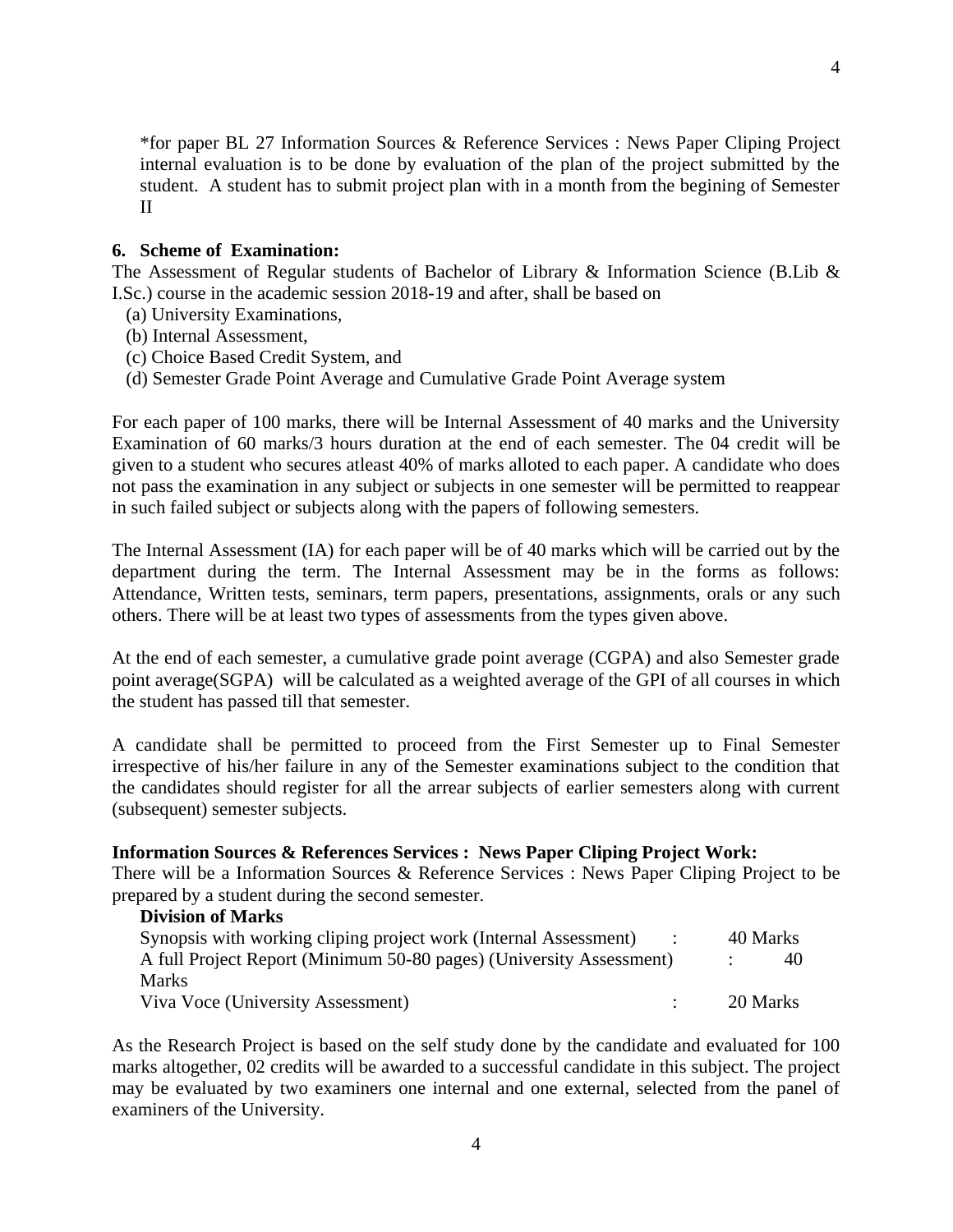The candidate has to submit the project 15 days before the commencement of the second semester university examination. A candidate who fails to submit the project may resubmit the same in the subsequent semester examination for evaluation. The project work activities must be duly supported by documentary evidence to be endorsed by the Head or Guide.

#### **7. Standard of Passing:**

A candidate shall be declared to have passed in the paper provided he/she has secured minimum GP of 4.5 in the University Examination and a GPA of 4.0 in agrregate of University Examination and Internal Assessment taken together.

A student who passes in all the courses will be declared to have passed B.Lib  $&$  I.Sc. with the following honours.

| CGPA in [4.00, 4.99]  | -- Pass Class                   |
|-----------------------|---------------------------------|
| CGPA in [5.00, 5.49]  | -- Second Class                 |
| CGPA in [5.50, 5.99]  | -- Higher Second Class          |
| CGPA in [6.00, 7.99]  | -- First Class                  |
| CGPA in [8.00, 10.00] | -- First Class with Distinction |

#### **8. Scheme of credits:**

Four hours per week teaching in one semester will lead to four credits and project will cary 02 credits.

#### **9. Grade point scheme:**

The 10-point scale would be used to convert marks out of 100 to grades and grade points according to the following table:

| <b>Marks as Percentage</b> | Grade         | <b>Grade Point</b> |
|----------------------------|---------------|--------------------|
| [75.0, 100]                | O             | 10.0               |
| [70.0, 74.9]               | $A+$          | 9.0                |
| [65.0, 69.9]               | A             | 8.0                |
| [60.0, 64.9]               | $B+$          | 7.0                |
| [55.0, 59.9]               | B             | 6.0                |
| [50.0, 54.9]               | $C+$          | 5.5                |
| [45.0, 49.9]               | $\mathcal{C}$ | 5.0                |
| [40.0, 44.9]               | D             | 4.5                |

#### **10. Structure of Transcript:**

At the end of each semester, student will be given a transcript showing the performance and result in each course. The transcript shows, for each course the title of the course, credit values, grade in UE, grade in IA, Grade point index, result as pass or fail. Also, the Semester grade point average and cumulative grade point average will be shown. Further, the equivalent percentage of marks corresponding to SGPA and CGPA will be shown. The formula to convert SGPA or CGPA to equivalent percentage is given by:

 $\int$  10 x CGPA if CGPA/SGPA is in [4.00, 6.00] Equivalent percentage marks =  $\begin{cases} 05 \times \text{CGPA} + 30 \text{ if CGPA/SGPA is in } [6.00, 9.00] \end{cases}$  $\frac{25x \text{ CGPA} - 150 \text{ if CGPA/SGPA is in } [9.00, 10.00]}{25x \text{ CGPA}}$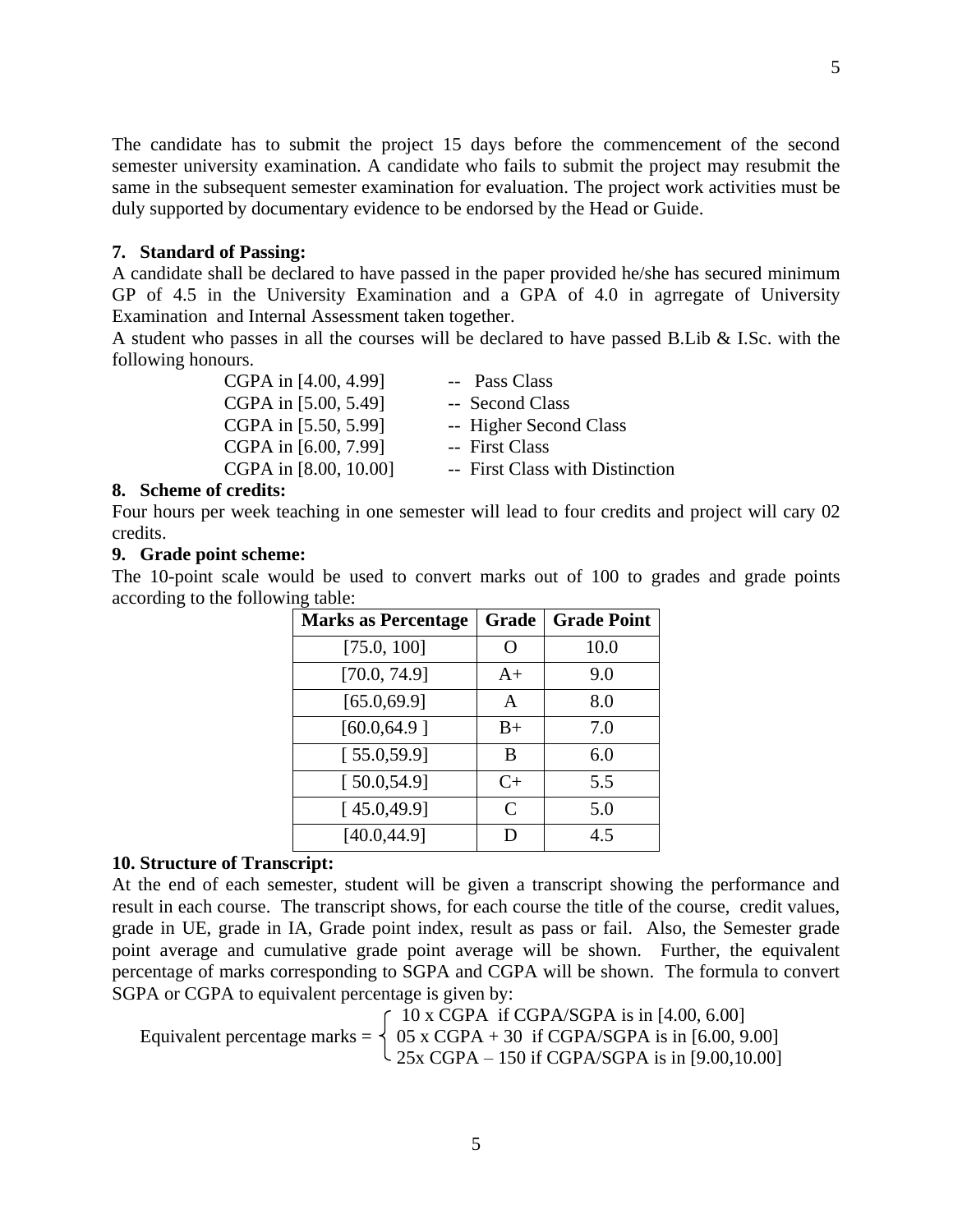| Range in % of | <b>Range of CGPA</b> | Letter grade  | <b>Division</b>                     |
|---------------|----------------------|---------------|-------------------------------------|
| marks         |                      |               |                                     |
| [75.0, 100]   | [9.00, 10.00]        | O             | <b>First class with Distinction</b> |
| [70.0, 74.9]  | [8.00, 8.99]         | $A+$          |                                     |
| [65.0, 69.9]  | [7.00, 7.99]         | A             | First class                         |
| [60.0, 64.9]  | [6.00, 6.99]         | $B+$          |                                     |
| [55.0, 59.9]  | [5.50, 5.99]         | B             | Higher second class                 |
| [50.0, 54.9]  | [5.00, 5.49]         | $C+$          | Second class                        |
| [45.0, 49.9]  | [4.50, 4.99]         | $\mathcal{C}$ | Pass class                          |
| [40.0, 44.9]  | [4.00, 4.49]         | D             |                                     |
| [00.0, 39.9]  | [0.00, 3.99]         | F             | Fail                                |

The above formula computes to the following table:-

Thus, the percentage of marks can be obtained by using the following table:

|             | $%$ of       |             | $%$ of       |             |            |             | $%$ of       |
|-------------|--------------|-------------|--------------|-------------|------------|-------------|--------------|
| <b>CGPA</b> | <b>Marks</b> | <b>CGPA</b> | <b>Marks</b> | <b>CGPA</b> | % of Marks | <b>CGPA</b> | <b>Marks</b> |
| 4.0         | 40.0         | 5.5         | 55.0         | 7.0         | 65.0       | 8.5         | 72.5         |
| 4.1         | 41.0         | 5.6         | 56.0         | 7.1         | 65.5       | 8.6         | 73.0         |
| 4.2         | 42.0         | 5.7         | 57.0         | 7.2         | 66.0       | 8.7         | 73.5         |
| 4.3         | 43.0         | 5.8         | 58.0         | 7.3         | 66.5       | 8.8         | 74.0         |
| 4.4         | 44.0         | 5.9         | 59.0         | 7.4         | 67.0       | 8.9         | 74.5         |
| 4.5         | 45.0         | 6.0         | 60.0         | 7.5         | 67.5       | 9.0         | 75.0         |
| 4.6         | 46.0         | 6.1         | 60.5         | 7.6         | 68.0       | 9.1         | 77.5         |
| 4.7         | 47.0         | 6.2         | 61.0         | 7.7         | 68.5       | 9.2         | 80.0         |
| 4.8         | 48.0         | 6.3         | 61.5         | 7.8         | 69.0       | 9.3         | 82.5         |
| 4.9         | 49.0         | 6.4         | 62.0         | 7.9         | 69.5       | 9.4         | 85.0         |
| 5.0         | 50.0         | 6.5         | 62.5         | 8.0         | 70.0       | 9.5         | 87.5         |
| 5.1         | 51.0         | 6.6         | 63.0         | 8.1         | 70.5       | 9.6         | 90.0         |
| 5.2         | 52.0         | 6.7         | 63.5         | 8.2         | 71.0       | 9.7         | 92.5         |
| 5.3         | 53.0         | 6.8         | 64.0         | 8.3         | 71.5       | 9.8         | 95.0         |
| 5.4         | 54.0         | 6.9         | 64.5         | 8.4         | 72.0       | 9.9         | 97.5         |
|             |              |             |              |             |            | 10.0        | 100.0        |

# **GRACING:**

The gracing shall be done as per existing rules of the University.

#### **VERIFICATION AND REVALUATION:**

There is provision for verification and revaluation of the result. A student can apply for the verification and revaluation of the result within the two weeks from the declaration of the results with the prescribed fee. The verification and revaluation shall be done as per the existing rules of the University.